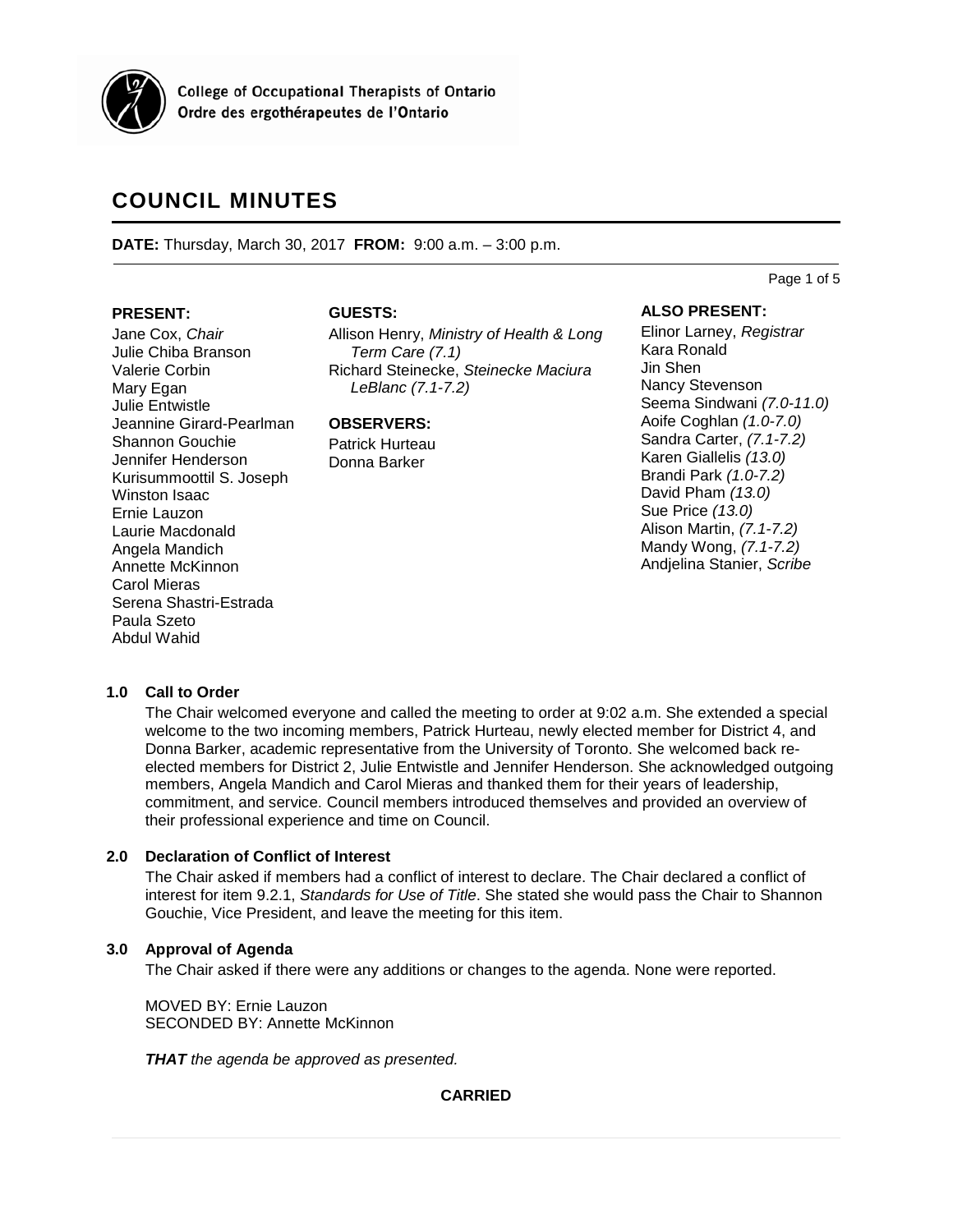# **4.0 Approval of Minutes**

### **4.1** *Draft* **Council Minutes of January 26, 2017**

The Chair asked if there were any edits to the draft Council minutes of January 26, 2017. None were reported.

MOVED BY: Carol Mieras SECONDED BY: Laurie Macdonald

*THAT the draft minutes of the January 26, 2017 Council meeting be approved as presented.*

# **CARRIED**

### **4.2** *Draft in camera* **Council Minutes of January 26, 2017**

The Chair asked if there were any edits to the draft *in camera* Council minutes of January 26, 2017. None were reported.

MOVED BY: Julie Entwistle SECONDED BY: Carol Mieras

*THAT the draft in camera minutes of the January 26, 2017 Council meeting be approved as presented.*

### **CARRIED**

### **5.0 Registrar's Report**

# **5.1 Registrar's Report**

Council reviewed the written report and the Registrar responded to questions and comments.

#### **5.2 Registrar's Presentation**

The Registrar reported on the status and outcomes of the 2016-2017 operational projects linked to the 2014-2017 Strategic Plan. She responded to questions from Council.

# **6.0 Finance**

# **6.1 January 2017 (Q3) Financial Report**

Council reviewed the financial statements and Jin Shen, Director of Finance & Corporate Services, responded to questions.

MOVED BY: Winston Isaac SECONDED BY: Jeannine Girard-Pearlman

*THAT Council receives the January 2017 Financial Report, Statement of Financial Position, and Statement of Operations, as presented.*

### **CARRIED**

#### **6.2 Annual Investment Report**

Council reviewed the report and Jin responded to questions.

MOVED BY: Winston Isaac SECONDED BY: Annette McKinnon

*THAT Council receives the Annual Investment Report.*

# **CARRIED**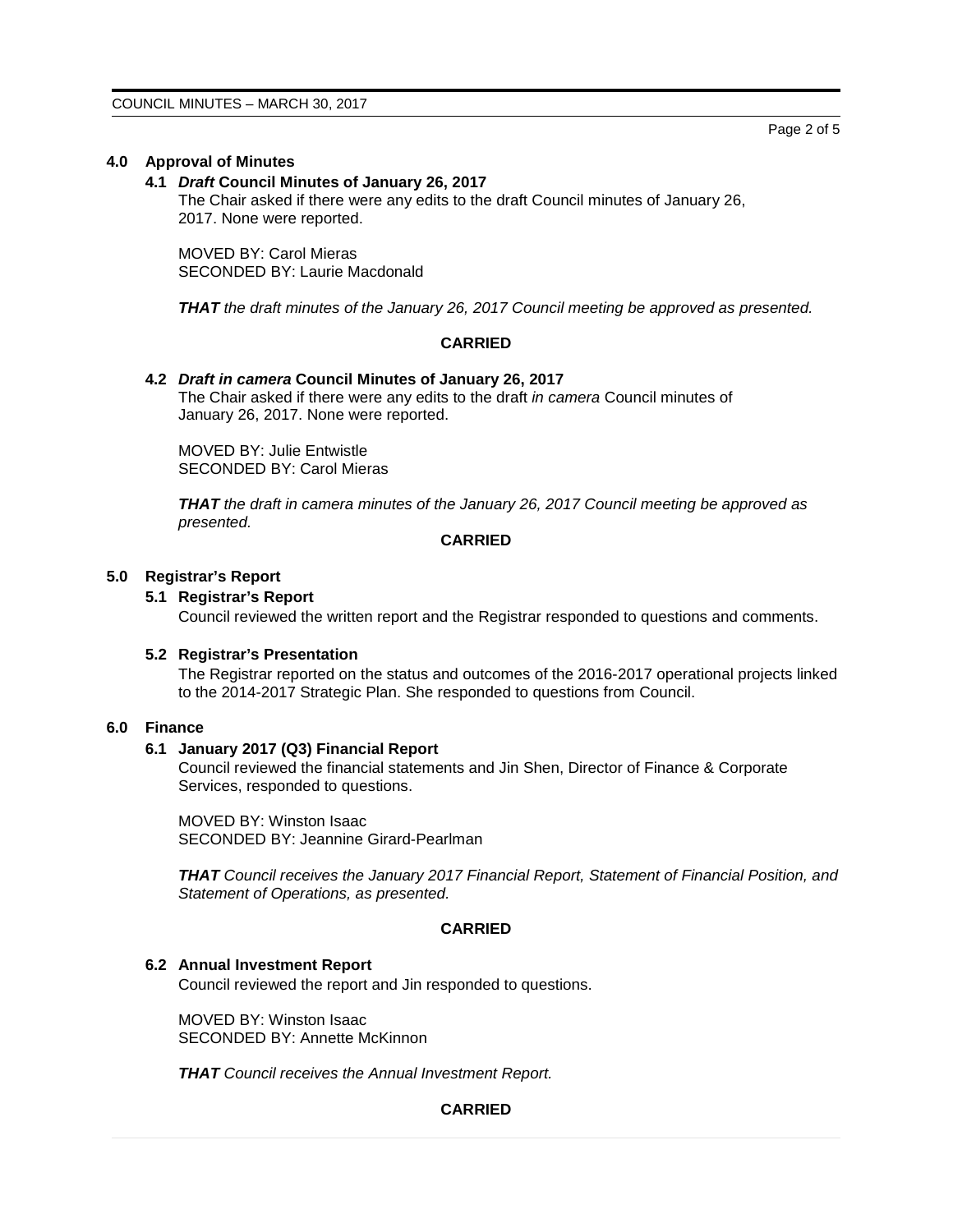# **7.0 Council Development**

- **7.1** Presentation: *Protecting Patients* By: Allison Henry, Ministry of Health and Long Term Care (MOHLTC**)**
- **7.2** Presentation*: Regulating a Profession in an Era of Open Distrust* By: Richard Steinecke, Steinecke Maciura LeBlanc

# **8.0 Governance**

# **8.1 Council Policies – Review**

Governing Policy (GP) 2 was brought forward with recommended revisions. GP14 was brought forward with no recommended revisions at this time.

MOVED BY: Jeannine Girard-Pearlman SECONDED BY: Jennifer Henderson

*THAT Council approves the attached policies.*

# **CARRIED**

# **8.2 Council Guidelines – Review**

Council reviewed the documents and provided the following recommendations:

- 1. Council Position Statement Acting in the Public Interest
	- Page 1, paragraph 4:
		- − Delete *Customers.* Insert *Stakeholders*
			- − Delete *general*
	- Page 2, Key Questions #1:
		- − Delete *practise.* Insert *practice*
- 2. Council Guidelines Implications of Public Interest Duty of Council Members Page 3, paragraph 4:
	- − Delete *own*
- 3. Role Description Council
	- Page 2, #2:
		- − Delete *budget*

MOVED BY: Jeannine Girard-Pearlman SECONDED BY: Ernie Lauzon

*THAT Council approves the Council Reference documents as amended.*

# **CARRIED**

# **8.3 2017 Elections**

Council reviewed the report and noted the 9% and 7% increases in voter participation over 2014 in districts 2 & 4 respectively. The increases are attributed to the more timely and efficient electronic process which started this year in these districts.

MOVED BY: Winston Isaac SECONDED BY: Laurie Macdonald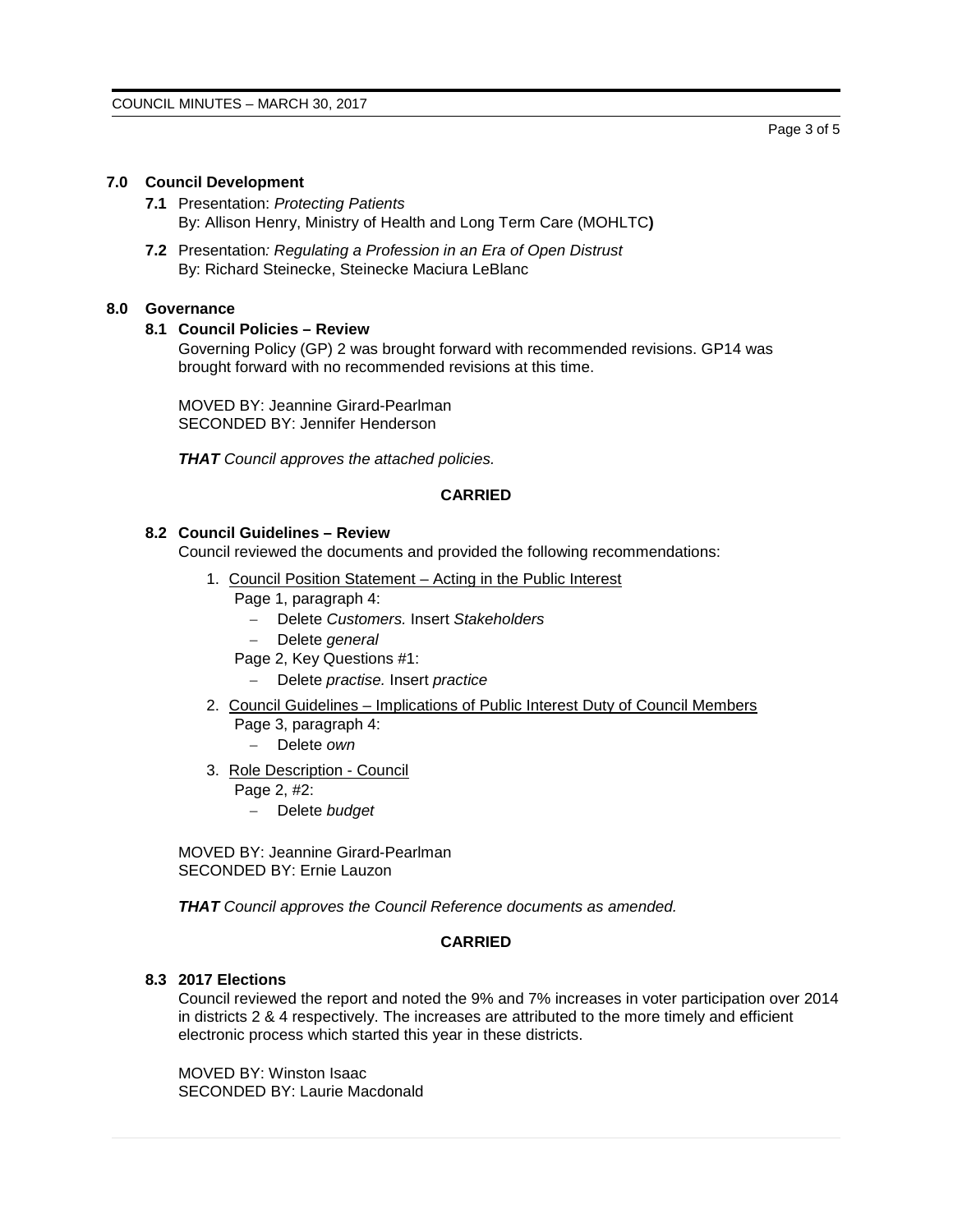Page 4 of 5

*THAT Council receives the results of the elections in districts 2 and 4.*

### **CARRIED**

### **9.0 New Business**

# **9.1 Priority Performance Report**

Council reviewed and discussed performance data for Q3 (December 1, 2016 – February 28, 2017) of the 2016-2017 fiscal year related to the College's progress towards meeting objectives as outlined in the 2014-2017 Strategic Plan.

MOVED BY: Jeannine Girard-Pearlman SECONDED BY: Shannon Gouchie

*THAT Council receives the Priority Performance Report for the third quarter.*

#### **CARRIED**

# **9.2 Practice Document Review**

### **9.2.1 Standards for Use of Title**

The Chair declared a conflict of interest, passed the Chair to Shannon Gouchie, Vice President, and left the meeting. Council reviewed the document, *Standards for Use of Title,* and provided several minor recommendations to the text for clarity.

MOVED BY: Laurie Macdonald SECONDED BY: Jeannine Girard-Pearlman

*THAT Council approves the draft Standards for Use of Title to be circulated for stakeholder consultation.*

### **CARRIED**

Jane Cox returned to the meeting and resumed as Chair.

### **9.2.2 Interim Guidelines – Medical Assistance in Dying**

Council reviewed the document, *Interim Guidelines – Medical Assistance in Dying* and recommended a further review by the Practice Issues Subcommittee. The document will be brought back to Council in June.

MOVED BY: Shannon Gouchie SECONDED BY: Carol Mieras

*THAT Council approves a revision to the Interim Guidelines for Medical Assistance In Dying to remove the reference to the interim nature of the document and that the document be renamed Guidelines for Medical Assistance in Dying.*

### **MOTION DEFEATED**

#### **10.0 Roundtable/Environmental Scan**

Council members provided various updates on changes in systems and information of interest that impact the practice of occupational therapy.

# **11.0 Committee Reports**

- **11.1 Executive** report by Jane Cox, *Chair*
	- **11.1.1 Practice Issues** report by Shannon Gouchie, *Chair*